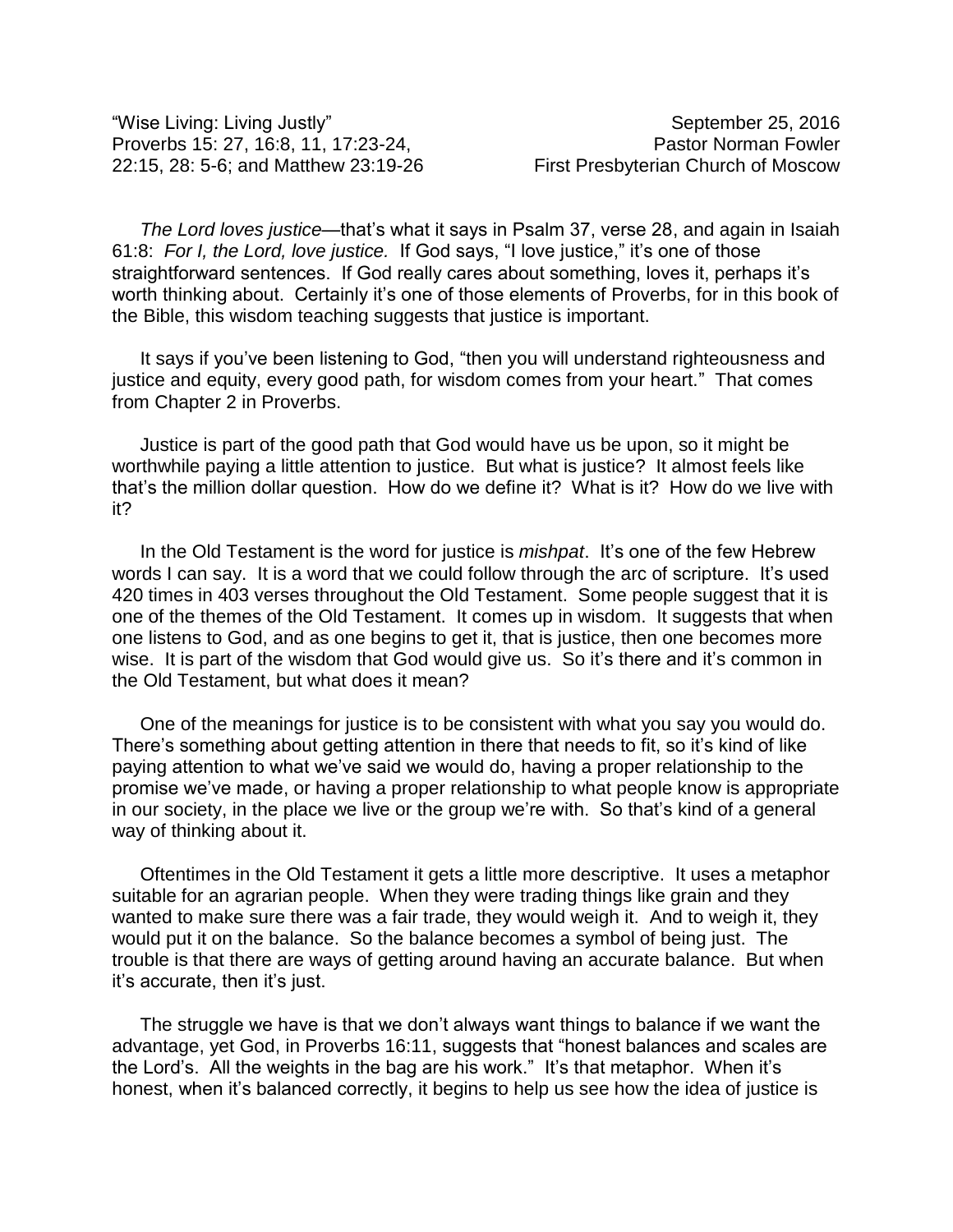one of integrity and fairness, caring that things balance out, that they are good for both parties, that they are appropriate.

That's why I think the word *justice,* as it goes on, begins to mean judgment because when somebody brought a question to the elders and they're trying to decide, what are they basing that decision on? Whether the parties involved have been fair, whether they've lived up to their promises, whether they've done what is right in the community, or whether they've cheated. So justice begins to have this sense of judgment to it, as well. We judge whether it's right.

But as we hear, it's a calling as well—to live into justice. It's put this way: "Better is a little with righteousness than a large income with injustice." (Proverbs 16:18) The relationship between righteousness and justice is very close as well. Healthy relationships with one another are related to justice. Those words are very close. Sometimes they are even used as synonyms because the idea of justice is that we deal with one another with integrity, with caring for each other. It's not about indulging ourselves or being greedy.

It feels to me that thinking about justice is very contrarian in our own society in some ways. Listen to the advertisements these days. I was listening to Pandora last night, and one came on that said, "You want the fast car, so get the fast car. Indulge yourself." So many of the advertisements suggest "indulge yourself; give in to your greed so that you will give your money to us." Beyond that, the suggestion is that we will be happy if we just indulge ourselves. The feeling is that God is leading us to something different. Justice is about having integrity and being fair and caring about one another, the least among us.

I want to suggest that there is a reason for this. There is a wisdom to justice. How many of you have seen the movie, "It's a Wonderful Life"? It's a 1942 movie that I associate with Christmas. Jimmy Stewart is the main character, George Bailey. (He's been gone a few years, so some people may not know who he is.) It's a story about a man who is about to kill himself because of events that he feels have destroyed all he's ever worked for. A bumbling angel comes to try to convince him otherwise, and he does it by showing him what would have happened had he not ever been alive. He saved his brother. He helped this little town have a Savings and Loan that helped the least among them. He sees what the town would have become had he not been there.

Of course, the evil character is Mr. Potter, who just wants to take money from everyone and keep it for himself. There's always this conflict between them. That's what it's about. If George Bailey hadn't been there, the town would have become something called Pottersville, a place full of sin, iniquity, degradation. George sees the people who are meaningful in his life having very constricted lives. Some of them have even passed away because what he had done for the community wasn't there. It's a parable about justice. It's about what happens when somebody lives with integrity and fairness and cares about the people around him, and what happens to people having that kind of care and being taken care of.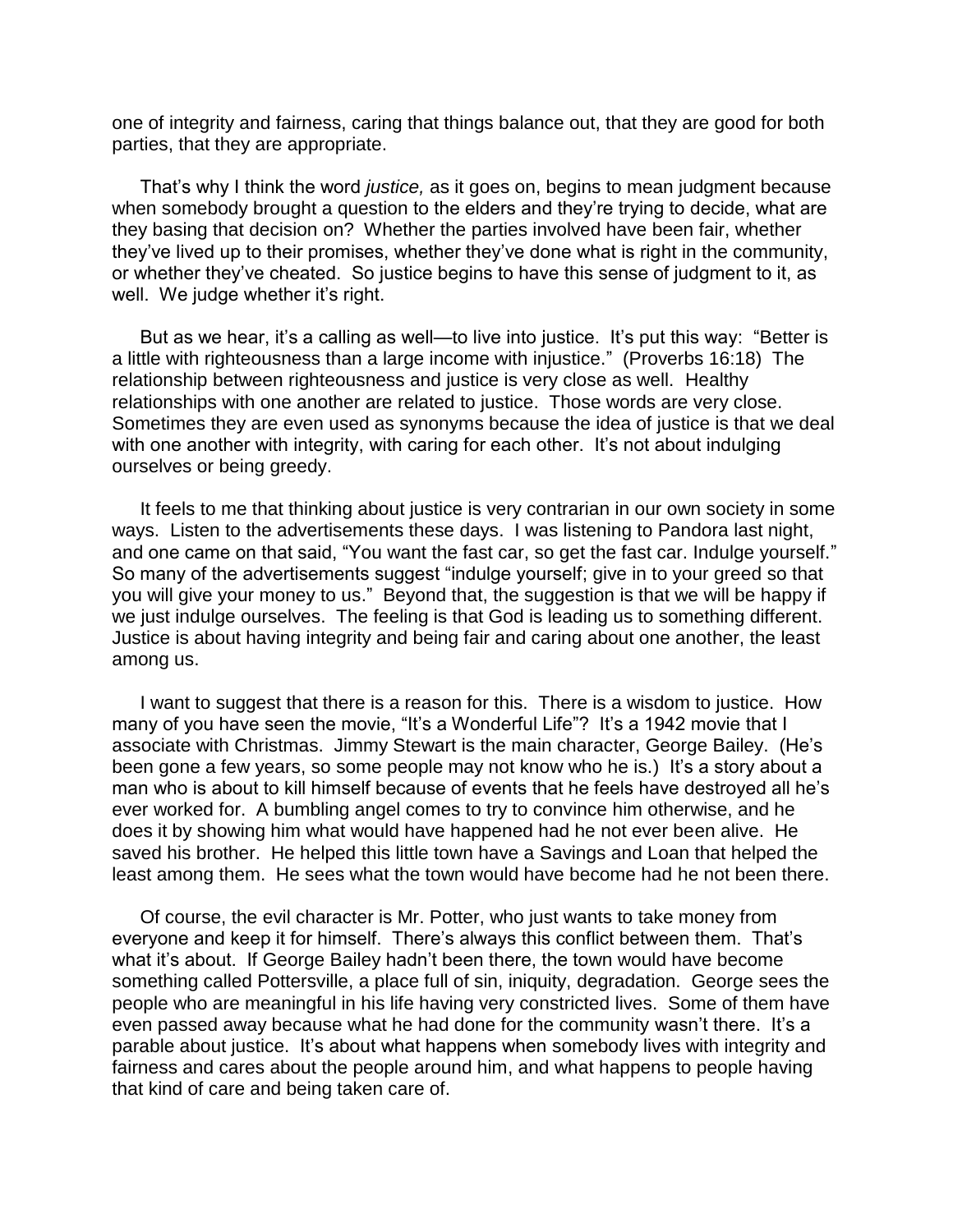George always had dreams of going on this grand adventure, doing something big and wonderful. But it doesn't work out that way for him. But after walking through what would have happened if he had not been there, he realized what a wonderful life he had had and how it had made many people's lives wonderful.

This reminds me of another story about two woodland birds.

*"Tell me the weight of a snowflake," a tufted titmouse asked a wild dove.*

*"Nothing more than nothing," was the answer.*

*"In that case, I must tell you a marvelous story," the titmouse said.*

*"I sat on the branch of a fir tree, close to its trunk, when it began to snow—not heavily, not in a raging blizzard—no, just like a dream, without a sound and without any violence. Since I did not have anything better to do, I counted the snowflakes settling on the twigs and needles of my branch. Their number was exactly 3,741,952. When the 3,741,953rd dropped onto the branch, — nothing more than nothing, as you say, — the branch broke off."*

*Having said that, the titmouse flew away.*

*The dove, since Noah's time an authority on the matter, thought about the story for awhile, and finally said to herself, "Perhaps there is only one person's voice lacking for peace to come to the world."*

As I was looking for a story to help us think about justice, so many of them were about people like Martin Luther King, Jr., or Mahatma Gandhi, or somebody who had done something incredibly well-recognized. I think that's often the problem I have with justice. I feel like I'm never going to be a Mahatma Gandhi or Martin Luther King. I don't think I'm ever going to be the one who gives the "I Have a Dream" speech. Sometimes I wish we could just solve those big justice problems. That's what I tend to worry about—those big justice problems. And yet when I think about that parable of the movie "It's a Wonderful Life," I begin to realize it's not just about those big problems and that perhaps it is a little more like the snowflake story. If each of us lived with integrity and fairness and care for others it would create a world more like George Bailey's town than Pottersville. The trouble is getting there. It's so easy to get distracted or not want to speak up.

Proverbs doesn't really get us off the hook. Proverbs 31:8-9 says: "Speak out for those who cannot speak, for the rights of all the destitute. Speak out, judge righteously, defend the rights of the poor and the needy." It's hard to live each day with integrity and fairness and a care for others that shows as we walk through our lives. I know for myself that I can't do it on my own. Getting clean from the inside out, as Jesus talks about it; allowing it to be who I am. There's a barrier there, and the barrier for me is that worry about whether it will work, whether it really is the right thing given all the talk around us about how I should go after what I want and not worry about the other, or that